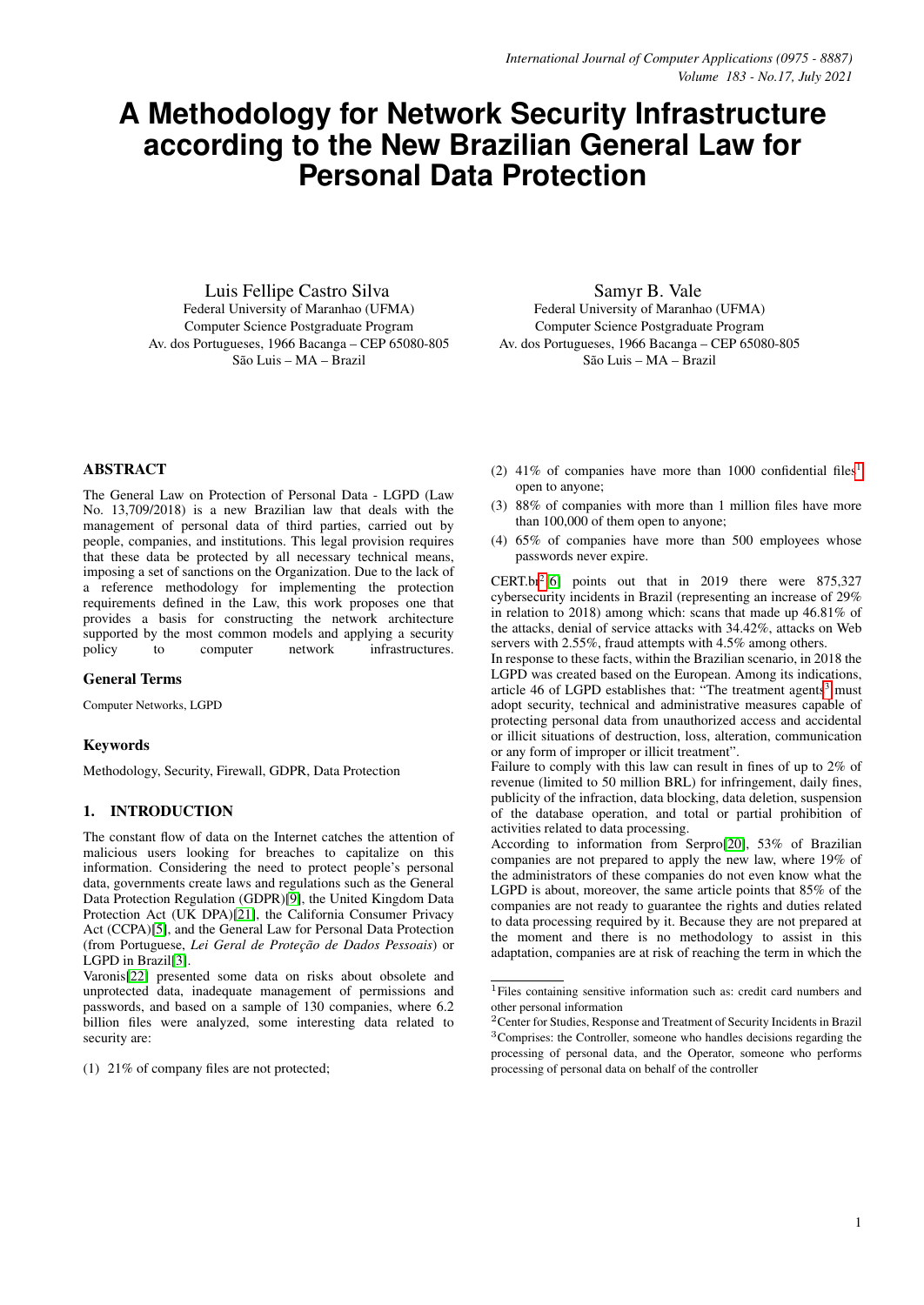law will have legal efficacy, even without having their infrastructure ready and without guidance, which may result in sanctions before cited.

Given this, it is necessary to develop a methodology - based on the LGPD - that, when providing guidelines for the application of a security policy in the network infrastructure, presents itself as a mean of proving the application of all the necessary technical requirements for data protection of third party data. The methodology presented in this work seeks to serve as a reference point for treatment agents for network infrastructure, to meet the requirements of the law that point to the use of technical methods of network protection, focusing on the scope of data traffic in means of transmission acting at the level of the network architecture.

This work is structured as follows, in section [2,](#page-1-0) all topics considered essential for the understanding of the theme and the proposal are treated. Section [3](#page-2-0) presents recent works that have an affinity to the topic of information security. Section [4](#page-3-0) presents the proposed methodology, its phases, and the activities involved. Finally, section [5](#page-7-7) gives an overview of the results and future work.

# <span id="page-1-0"></span>2. THEORETICAL FOUNDATION

This section discusses some works that conceptualize important topics within computer security.

## 2.1 Network Invasion Techniques

Due to the inclusion of increasingly consolidated technology in daily life, more and more sensitive data are disseminated on the Network, causing the interest of malicious users in obtaining such data to acquire some kind of advantage (financial in most cases). To combat them, you need to know how your methods work, below is an overview of network attacks:

*2.1.1 Network Attack.* Initially, it is necessary to have an overview of the attacks, it can be seen when analyzing the attacks that malicious users follow a methodology to apply them, according to Hoque et al. [\[11\]](#page-7-8), the attacker follows the following sequence of steps:

- (1) Information collection In which the attacker tries to collect information about network vulnerabilities in order to use them to assist in the attack;
- (2) Vulnerability assessment Based on the vulnerabilities found in the previous step, the attacker tries to compromise some nodes within that network;
- (3) Launching the attack In this phase, the attacker effectively launches the attack on the victim using the compromised nodes obtained in the previous step;
- (4) Cleanup Finally, the attacker tries to erase his tracks by cleaning up log files.

To categorize the attacks and their tools, the work also proposes a taxonomy model that can be adjusted as follows: Information Acquisition Tools and Techniques (e.g., sniffing and scanning) and Attack Launching Tools and Techniques (e.g., trojans, package spoofing, fingerprint attacks, and others)

## 2.2 Application of Security Techniques

In this section, the main technologies when it comes to securing a network will be covered.

*2.2.1 Firewall.* Duan and Al-Shaer [\[8\]](#page-7-9) define that Firewalls are important security devices that protect the network by blocking unwanted traffic based on filtering policies. This component is usually positioned on the border between two networks. Figure [1](#page-1-1) shows a classic example of a corporate network architecture showing the location of a Firewall in this type of network.



<span id="page-1-1"></span>Fig. 1. Example of a Corporate Network Architecture.

A standard firewall consists of 3 network ports: one that gives access to the public internet, generally known as a WAN port, one that connects to the internal network, known as LAN, and a third that gives access to a subdivision of the internal network called DMZ (Demilitarized Zone). Usually medium-sized or large companies and any company that has e-commerce should have a DMZ in its network architecture, in this zone are servers that must, by business rule, be accessed by users outside the company, differently from the LAN that deals with the internal network that contains files that should not be publicly accessible.

*2.2.2 IDS (Intrusion Detection System).* According to Moustafa and Slay [\[16\]](#page-7-10) IDSs are tools that monitor the flow of the network to identify and alert about attacks, which can be classified into:

- (1) Signature-based These contain a database of known attacks used to compare with traffic and can thus identify attacks based on their signature<sup>[4](#page-1-2)</sup>;
- (2) Anomaly based These create a profile considered "normal" by the daily functioning of the network. Any deviation from such behavior will be considered an attack.

Figure [2](#page-2-1) shows an architectural model for the placement of an IDS on the network right after the Firewall. When identifying a suspicious flow according to its type of analysis, IDS will generate alerts that will be forwarded to a management system.

*2.2.3 IPS (Intrusion Prevention System).* In addition to the IDSs, there is an additional concept of defensive tool that can be analyzed, the Intrusion Prevention Systems - IPS. Bhuyan, Bhattacharyya and Kalita [\[2\]](#page-7-11) suggest that the IPSs are a refined firewall capable of denying access to hostile traffic while legitimate traffic continues to have access. One form of classification for IPSs (which can also be applied to IDSs) is:

(1) Host Based - Where the IPS is placed as an agent on each host in the network to prevent an attacker from entering.

<span id="page-1-2"></span><sup>&</sup>lt;sup>4</sup>When talking about attacks, signatures are bits of common bytes between samples of them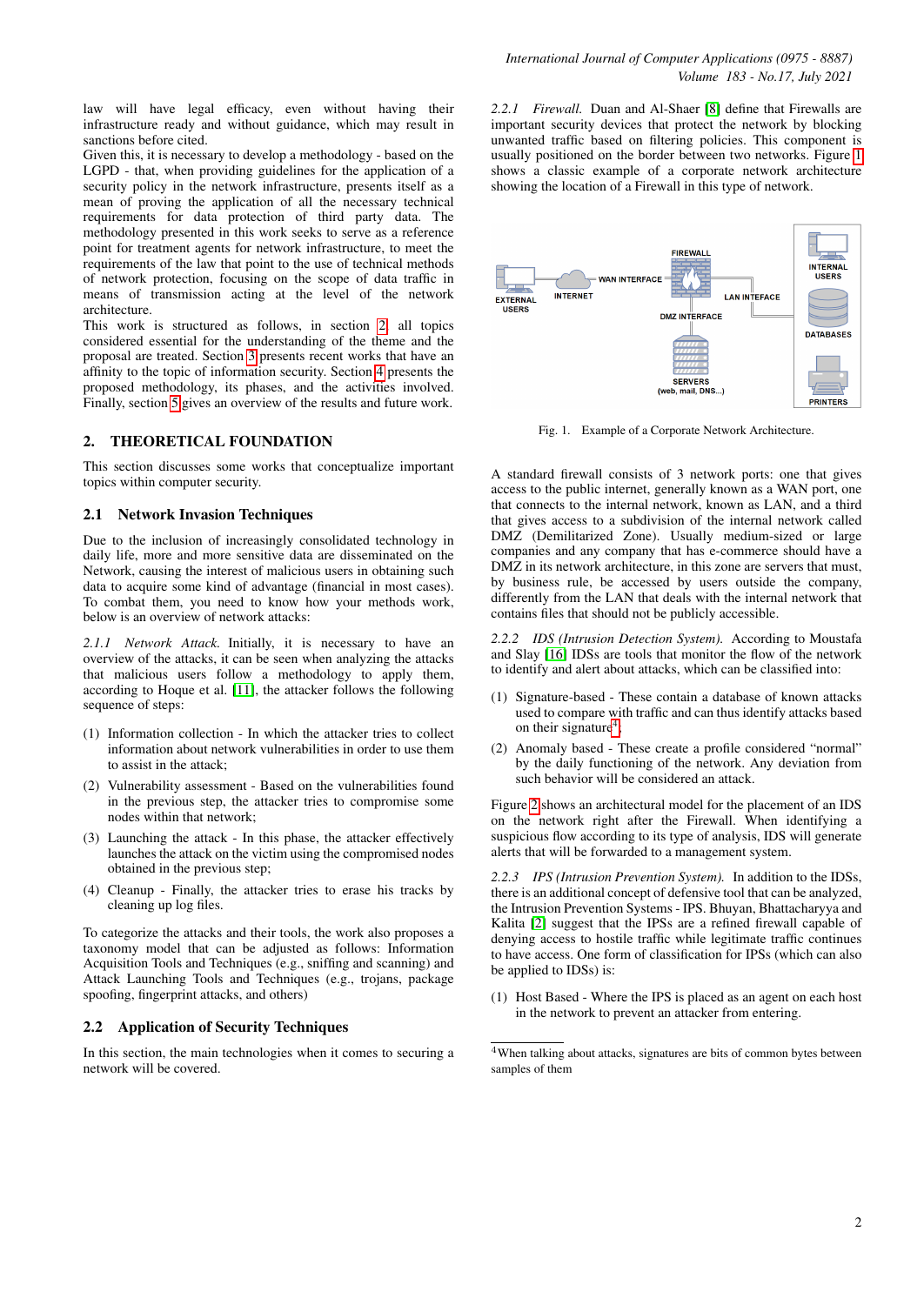

<span id="page-2-1"></span>Fig. 2. Network Architecture Example with IDS.

(2) Network-based - Where IPS is placed on the network to monitor traffic and identify possible attacks and prevent them from entering. The network must be configured so that all traffic passes through the IPS.

#### 2.3 Vulnerability Analysis

The vulnerability analysis is one of the phases of a rapid test process in which techniques or tools are used to identify possible "loopholes" to be exploited in an attack on a system or network. Samtani et al. [\[18\]](#page-7-12) define in his work that there are two categories of techniques or tools for vulnerability analysis:

- (1) Passive where the objective is to cross-reference specific characteristics of the reference system with a database of known vulnerabilities;
- (2) Active where the device is actively investigated

#### 2.4 Standards

In this section, the standards that are cited and adapted to the methodology proposed in this work will be treated

*2.4.1 ISO 27001.* ISO (International Organization for Standardization) is an international organization that covers unions focused on standardization in various areas of interest. The ISO 27000 family deals with Information Security management, in the paper of Hsu, Wang and Lu [\[12\]](#page-7-13) the authors conceptualize that ISO/IEC 27001: 2013, official name, is a standard that provides specifications for Information Security Management System (ISMS).

*2.4.2 ISO 27002.* The ISO/IEC 27002 contains guidelines that describe examples of information security applications by using particular control forms to attain control targets. The control forms cover 11 areas of security as laid out in ISO/IEC 27001. ISO/IEC 27002 does not dictate certain control forms but lets users choose and apply the type of controls that best serve their needs, by taking into account their risk assessment results [\[14\]](#page-7-14).

## 2.5 Laws and Regulations

This section brings the introductory concept regarding the main regulations cited in the paper.

*2.5.1 General Data Protection Regulation (GDPR).* The General Data Protection Regulation (GDPR) (EU) 2016/679 is a European law regulation on privacy and protection of personal data, applicable to all individuals in the European Union and European Economic Area. It also regulates the export of personal data outside the EU and EEA[\[9\]](#page-7-0).

*2.5.2 General Law on Protection of Personal Data (LGPD).* Law governing the processing of personal data, including digital media, by a natural person or a legal person under public or private law, to protect the fundamental rights of freedom and privacy and the free development of the personality of the natural person[\[3\]](#page-7-3).

## <span id="page-2-0"></span>3. RELATED WORKS

This section presents the main works dealing with adaptation to new information security laws. In their work Lopes, Guarda and Oliveira [\[15\]](#page-7-15) seek to discover to what extent the implementation of ISO 27001<sup>[5](#page-2-2)</sup> that provides specifications for Information Security Management Systems (ISMS) can be a facilitating factor for companies to comply with GDPR. Initially, the authors make a brief history about the development of GDPR and point out the main innovations of this regulation. After that, the authors describe the ISO 27001 standard, listing advantages that the adoption of this standard brings to Organizations.

In their discussion, the authors claim that there are many similarities between GDPR and ISO 27001, and demonstrate based on GDPR topics where ISO can be applied, however, this does not guarantee full coverage and should be seen as a facilitator. According to the authors, GDPR is a global standard that provides a strategic view of how organizations need to ensure data privacy. ISO 27001 is a set of good practices with a limited focus on information security and does not cover problems associated with data privacy as described in chapter 3 of the GDPR:

- (1) Consent;
- (2) Data Portability;
- (3) The Right to be Forgotten;
- (4) The Right to Restriction of Processing.

They conclude that based on their research, any Organization that has already implemented or is implementing ISO 27001 is in an excellent position to comply with GDPR requirements.

In the work Diamantopolou, Tsohou and Karyda [\[7\]](#page-7-16) the authors identify synergies between GDPR and ISO 27001 and propose practices for their exploration. Initially, a scenario is given contextualizing the GDPR and its history, then the responsibilities of the data controllers are cited, who must apply measures to guarantee an acceptable level of security, although the law does not specify exactly what the methodologies or techniques would be.

Next, GDPR is conceptualized and highlights the greatest advances made with it, which are items such as Definition of personal data, Definition of special categories of personal data, Responsibilities of data controllers, Jurisdiction, Consent management, Notification of violation.

The authors also conceptualize ISO 27001 and point out its composition, then, an analysis is made extending an existing ISMS (obtained through the application of ISO) to suit GDPR based on the PDCA cycle used by the standard including actions to be taken.

In conclusion, the authors state that the application of ISO supports the organization in creating better business efficiency,

<span id="page-2-2"></span><sup>5</sup> It is an international standard published by the International Organization for Standardization (ISO)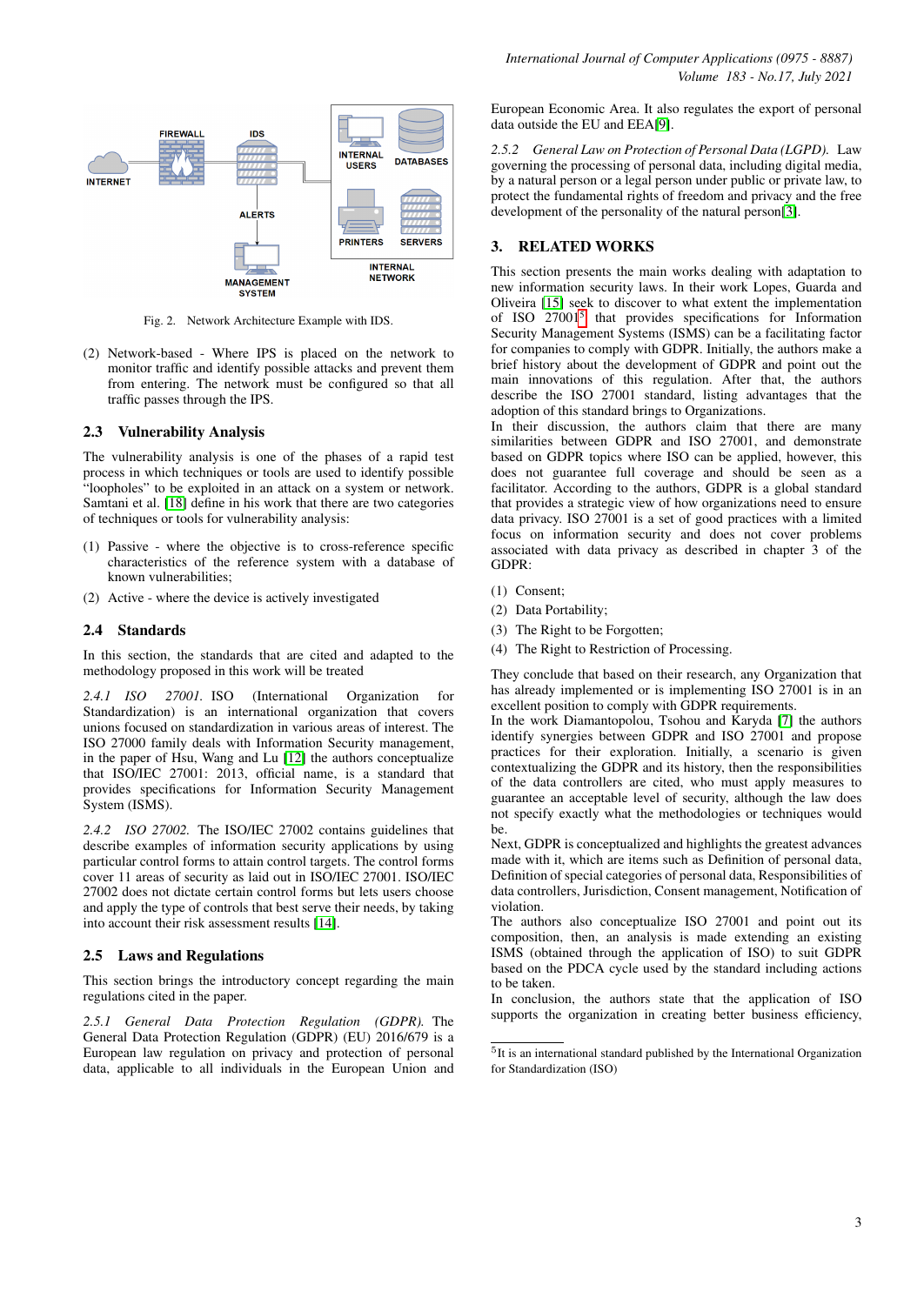protects valuable assets, protects the team's reputation, and facilitates compliance objectives. Several GDPR requirements are not covered by the ISO, however, the ISO provides a means to take organizations a step closer to achieving the regulation by minimizing effort.

The first work tries to relate the use of ISO 27001 in the adequacy to GDPR and it is shown that it does not guarantee full compliance with the law, but it is seen as a good gateway. The second work assesses the security of sharing security alert information by identifying risks in the DPIA report. Finally, no studies were found that applied LGPD in Brazil.

## <span id="page-3-0"></span>4. DEFENSIVE ARCHITECTURE METHODOLOGY (DAM)

The LGPD requires that the Organizations, apply technical and administrative security measures to protect data from unauthorized access under penalty of sanctions. This new law does not specify the means to be used to achieve what is required, therefore, a methodology facilitates the process because based on it, techniques, methods, tools, and formal activities can be defined based on scientific literature.

The objective of this work is to develop the Defensive Architecture Methodology (DAM), which aims to operate at the level of network architecture, seeking compliance with the LGPD where it refers to the technical means for the defense of data. In addition, this methodology presents means by which the network will be constantly monitored for flaws that cause vulnerabilities and also has the generation of reports that can serve to attest that the defense policies were in correct operation during the occurrence of a claim thus avoiding the application of sanctions on the Organization for negligence regarding data security.

There were no existing methodologies for LGPD because it is a recent regulation and there are no such artifices with an exclusive focus on its requirements. Taking into account the levels of protection such as protection in databases, file systems, access terminals, and networks connected to the internet for traffic and data service, in which the latter is the core of this work. In other words, the methodology built here does not offer complete data protection, being more focused on the level of network traffic.

The protection of network infrastructure involves the protection of data in the data traffic layer and for that, it is necessary to apply security models to ensure the correct application of the security guidelines, defined by Brazilian law, and to assist network administrators in correct applying security policies, through the correct implementation and configuration of the technological resources available and normally applied in network security, that will involve the application of security techniques such as Firewall, Detection and Intrusion Prevention System and Vulnerability Analysis.

As shown in Figure [3,](#page-3-1) the DAM consists of 3 main phases: building the wall, looking for cracks, and structural reporting. In phase 1, it will be necessary to create a security model that includes the use of tools such as Firewall and IDPS, the purpose of this phase is to form a solid defense at the architectural level. In phase 2, the monitoring activity will use a new tool this time focused on vulnerability analysis to find flaws that put the network at risk. In phase 3, a report will be generated, the vulnerabilities will be ranked (by a method purposed in this work) and will be applied the countermeasures (techniques and tools) recommended, among the most common that may be mentioned, is the closing of specific firewall ports that may have been left open due to misconfiguration.



<span id="page-3-1"></span>

Then, the activities of each phase will be presented in the subsections, providing details of their operation, objectives, main outputs, methodologies, techniques, and tools involved in the process, such as the scientific basis for their use.

## 4.1 Building the Wall

Initially in the "Building the Wall" phase, in its activity "defensive models application", will be used the standards of the ISO 27000 family, more specifically ISO 27001 and ISO 27002, to adapt its controls to the DAM. According to the work of Diamantopolou, Tsohou and Karyda [\[7\]](#page-7-16) and Lopes, Guarda and Oliveira [\[15\]](#page-7-15) the use of such ISOs in the suitability for GDPR can be seen as a starting point that will put Organizations in a good position.

Considering the similarities between the GDPR and the LGPD, especially when it comes to Article 32 of the GDPR, which states that controllers and data processors must implement technical and organizational measures to ensure a level of security appropriate to the risk, this article is similar to Article 46 of the LGPD already mentioned in this work, demonstrates that the new Brazilian law allows the development of security models.

So specifically within this phase where there is the preparation of a solid defense when it comes to the level of network architecture, can be associated with the controls mentioned in annex A.13 of ISO 27001 that deals with communication security. In this domain, its controls try to guarantee the protection of information on the network and its facilities for processing support information [\[13\]](#page-7-17).

Thus, Rianafirin and Kurniawan [\[17\]](#page-7-18) when identifying physical security devices using ISO 27002 as a reference associates IDS as an item in the domain of network security management control, this work also relates the firewall with the domain of communication security. Achmadi, Suryanto and Ramli [\[1\]](#page-7-19) divide the ISO into 4 categories, when talking about the software category, network security tools are mentioned, such as Firewall, IDS, and IPS.

In the case of the Firewall, the best practice model shown in Wack, Cutler and Pole [\[23\]](#page-7-20), a guide prepared for NIST, points out that it must be positioned immediately before traffic enters the router allowing it to analyze all incoming and outgoing traffic, thus being able to apply the filters more efficiently.

In addition, will be taken into account three architectural models to demonstrate the necessary configurations about security policies, the models are infrastructure without DMZ,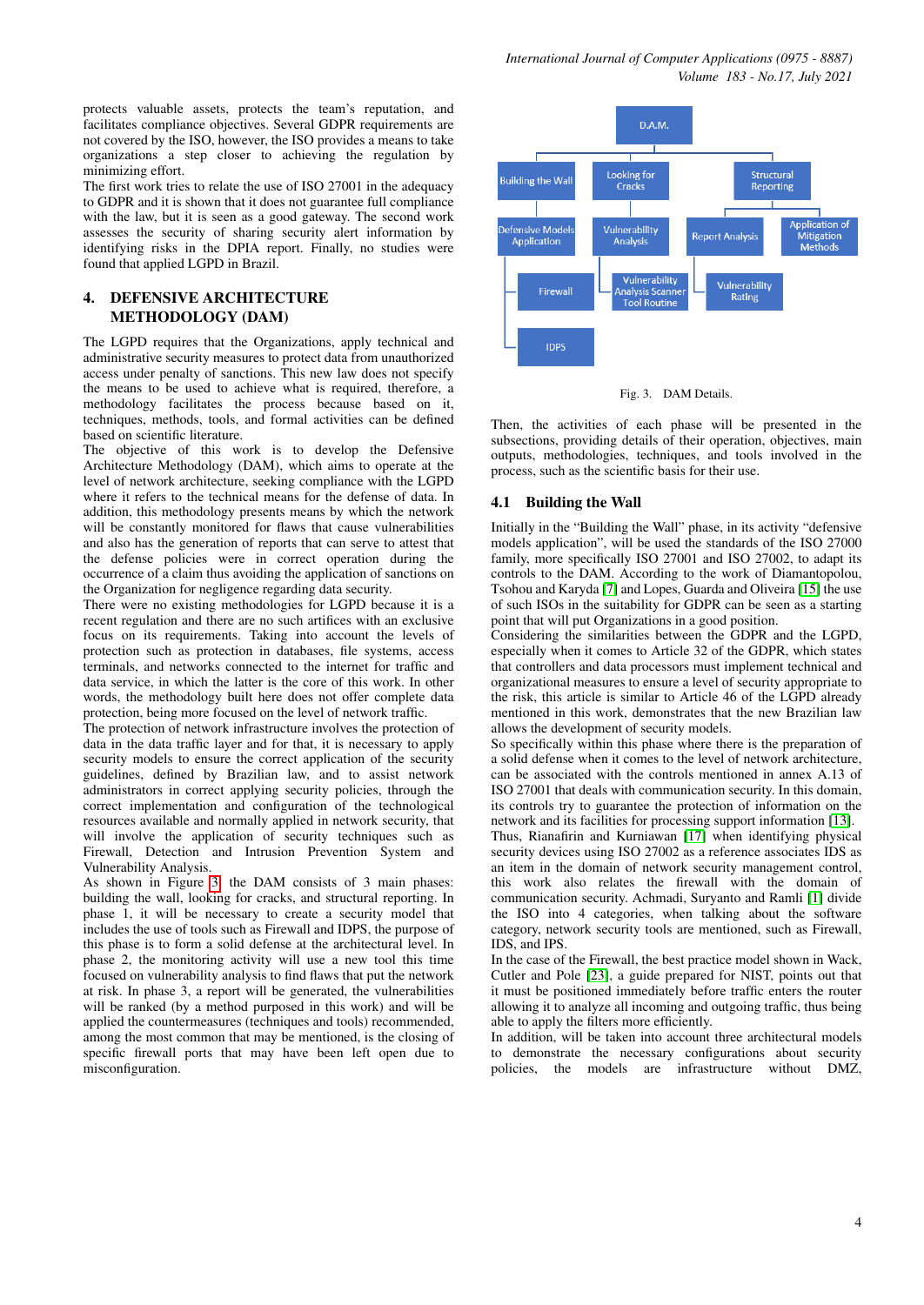infrastructure with DMZ, and infrastructure with DMZ and corporate application.

*4.1.1 Infrastructure without DMZ.* This is the simplest model in which there are only the WAN and LAN interfaces and is used in environments that do not provide any corporate network services, only for companies that connect to the web, also encompassing residential models. It is important to say that the following tables come with configuration suggestions, as there is no obligation to provide (allow) all of these services.

<span id="page-4-0"></span>Table 1. Security Policy Rules Table for Infrastructure Without DMZ

| <b>Services</b> | Ports   | <b>Status</b> | Direction   | Origin      | Destiny     |
|-----------------|---------|---------------|-------------|-------------|-------------|
| HTTP/HTTPS      | 80/443  | allow         | both        | any         | any         |
| Telnet          | 23      | allow         | inbound     | specific ip | specific ip |
| <b>SSH</b>      | 22      | allow         | inbound     | specific ip | specific ip |
| <b>FTP</b>      | 21      | allow         | inbound     | any         | any         |
| <b>DNS</b>      | 53      | allow         | <b>both</b> | specific ip | any         |
| <b>SMTP</b>     | 25      | allow         | outbound    | any         | any         |
| POP3            | 110/995 | allow         | inbound     | any         | any         |
| <b>IMAP</b>     | 143/993 | allow         | both        | any         | any         |

In Table [1](#page-4-0) the rules related to this architectural case, and the zone direction considered is LAN  $\Rightarrow$  WAN. Justifying, the HTTP and HTTPS ports must be allowed in both directions from any source to any destination (except for cases that require specific configurations) thus allowing LAN client access to the internet. Telnet and SSH services must be allowed in the direction of inbound, from a specific address to another specific internal address, allowing network administrators to have remote access. The FTP service must be allowed, in the inbound direction, with any source and any destination so that LAN stations can download via FTP, from the internet. The DNS service must be allowed in both directions, originating from a specific IP and any destination allowing the stations to resolve domain names as DNS clients of a specific server (provided by the internet provider). The SMTP service must be allowed in the outbound direction from any source to any destination, enabling the sending of email. The POP3 service must be allowed in the direction of inbound allowing the receipt of emails. Finally, the IMAP service must be allowed in both directions to enable the use of webmail.

*4.1.2 Infrastructure with DMZ.* As already seen in this work, this architecture contains a special zone that, as a rule of business, should contain servers that can be accessed by external users, it is a useful model for Organizations that provide a web page and email service.

<span id="page-4-1"></span>Table 2. Security Policy Rules Table For Infrastructure with DMZ (LAN

| $\Rightarrow$ WAN |         |               |             |             |             |  |  |
|-------------------|---------|---------------|-------------|-------------|-------------|--|--|
| <b>Services</b>   | Ports   | <b>Status</b> | Direction   | Origin      | Destiny     |  |  |
| HTTP/HTTPS        | 80/443  | allow         | both        | any         | any         |  |  |
| <b>FTP</b>        | 21      | allow         | inbound     | any         | any         |  |  |
| <b>SMTP</b>       | 25      | allow         | outbound    | any         | any         |  |  |
| <b>TELNET</b>     | 23      | allow         | <b>both</b> | specific ip | specific ip |  |  |
| <b>SSH</b>        | 22      | allow         | both        | specific ip | specific ip |  |  |
| POP3              | 110/995 | allow         | inbound     | any         | any         |  |  |
| <b>IMAP</b>       | 143/993 | allow         | both        | any         | any         |  |  |

In Table [2](#page-4-1) there is the first set of rules, in this case considering the list of LAN  $\Rightarrow$  WAN zones (there will be 2 more sets with different relations). For this relationship, HTTP, HTTPS, SMTP, FTP, IMAP, and POP3 services will work in the same way and for the same purposes as described in the previous infrastructure model. On the other hand, SSH and Telnet services must be allowed in both directions with the specific origin and specific destination, which allows network administrators to access a station on the internal network (LAN) of a device on the external network (WAN) and vice versa.

<span id="page-4-2"></span>Table 3. Security Policy Rules Table For Infrastructure with DMZ  $(WAN \Rightarrow DMZ)$ 

| $($ $\overline{M}$ $\overline{M}$ $\rightarrow$ $\overline{M}$ $\overline{M}$ |         |               |           |             |             |  |  |
|-------------------------------------------------------------------------------|---------|---------------|-----------|-------------|-------------|--|--|
| Services                                                                      | Ports   | <b>Status</b> | Direction | Origin      | Destiny     |  |  |
| HTTP/HTTPS                                                                    | 80/443  | allow         | both      | any         | specific ip |  |  |
| <b>FTP</b>                                                                    | 21      | allow         | inbound   | any         | specific ip |  |  |
| <b>DNS</b>                                                                    | 53      | allow         | both      | specific ip | specific ip |  |  |
| POP3                                                                          | 110/995 | allow         | inbound   | any         | specific ip |  |  |

Now in Table [3,](#page-4-2) the set of rules this time for the WAN  $\Rightarrow$  DMZ relationship. For this relationship, must be allowed the HTTP and HTTPS service in both directions, starting from any source but to a specific destination (which should in most cases be access to the web page hosting server), enabling access by external users to the available service. The FTP service must also be allowed only in the inbound direction from any source and arriving at a specific destination allowing remote stations (WAN) to download via FTP from a Web server (DMZ). The DNS service must be allowed in both directions from a specific source (DNS server of the internet provider) to a specific destination (Web server, for example) enabling the synchronization of primary and secondary DNS (ISP - Internet Service Provider). Finally, the POP3 service must be allowed inbound from any source and with a specific destination (email server) enabling the receipt of emails.

<span id="page-4-3"></span>Table 4. Security Policy Rules Table For Infrastructure with DMZ  $(DMZ \rightarrow I \Delta N)$ 

| $L_{11L} \rightarrow L_{11L}$ |         |               |             |             |         |  |
|-------------------------------|---------|---------------|-------------|-------------|---------|--|
| <b>Services</b>               | Ports   | <b>Status</b> | Direction   | Origin      | Destiny |  |
| HTTP/HTTPS                    | 80/443  | allow         | both        | specific ip | any     |  |
| <b>FTP</b>                    | 21      | allow         | outbound    | specific ip | any     |  |
| <b>DNS</b>                    | 53      | allow         | <b>both</b> | specific ip | any     |  |
| <b>SMTP</b>                   | 25      | allow         | inbound     | specific ip | any     |  |
| POP <sub>3</sub>              | 110/995 | allow         | inbound     | specific ip | any     |  |
| <b>IMAP</b>                   | 143/993 | allow         | both        | specific ip | any     |  |

In Table [4,](#page-4-3) for this infrastructure model representing the DMZ  $\Rightarrow$ LAN relationship, where HTTP and HTTPS services must be allowed in both directions from specific sources with any destination within the Lan enabling the internal network to access services provided in the DMZ (with the specific IPs being of Web, DNS, and Email Servers). The FTP service must be allowed in the outbound direction from a specific source and with any destination allowing LAN stations to download via FTP from the DMZ server (Web server, for example). The DNS service is allowed in both directions from a specific address (DNS server) to any destination, enabling name resolution for LAN stations. SMTP and POP3 services must be allowed in the inbound direction of a specific IP (email server) to any destination enabling the transmission of corporate emails (SMTP) and the receipt of emails (POP3). Finally, the IMAP service must be allowed in both directions, starting from a specific source (email server) for any destination station, enabling the use of Corporate Webmail.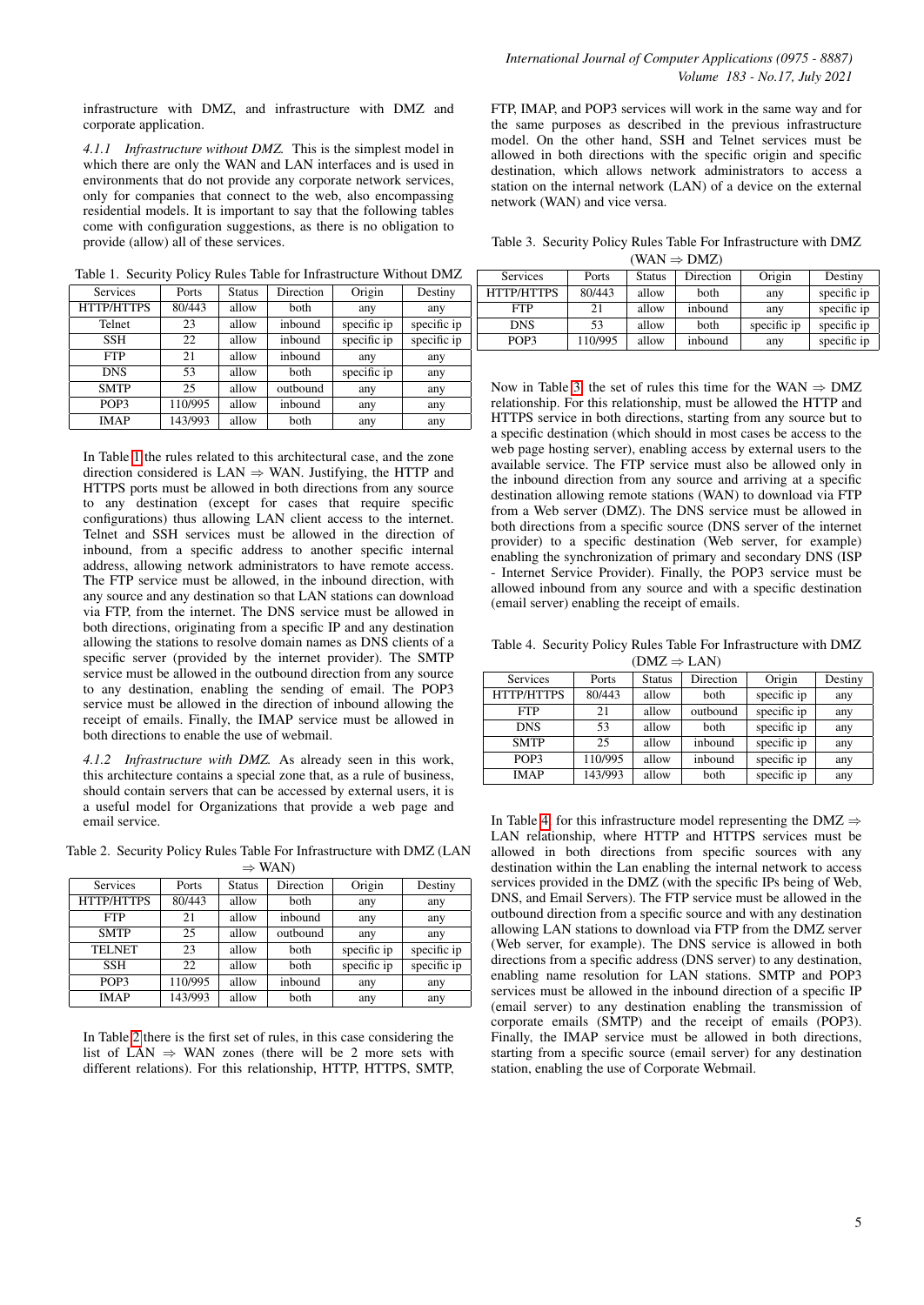*4.1.3 Infrastructure with DMZ and Corporate Application.* In this model, a web server is located in the DMZ while the application and database servers are located on the LAN. Thus, when an external user makes use of the service he interacts with the webserver and it is the one who communicates with the application server and the latter communicates with the database server. Therefore, the user does not have direct access to the application server or the database.

In this infrastructure model, the operation is similar to the previous model, so the focus will remain only on what is different because there are two new services, SQL (1433) related to the database and a service of its own value that is related to the corporate application informed by the organization, therefore, in table [5](#page-6-0) there are:

- (1) the corporate application service in the WAN  $\Rightarrow$  DMZ direction open in both directions in the case of the need for remote access, via the web, of the presentation layer implemented in the DMZ;
- (2) the corporate application service in the DMZ  $\Rightarrow$  LAN direction open in both directions so that the presentation layer (web server, in the dmz) of the application can access the services of the implementation layer (lan);
- (3) the SQL service in the DMZ  $\Rightarrow$  LAN direction open in both directions to enable the web server to access the services provided by the Database layer implemented in the corporate network (lan).

Moving to IDPS<sup>[6](#page-5-0)</sup>, DAM makes use of a network-based type since the objective at this stage is to protect the entire network from its point of entry. Here the guide to be used will be Scarfone and Mell [\[19\]](#page-7-21) also published by NIST and it is indicated that for this type of IDPS the positioning is the same thought for the Firewall, being on the safer side of the network.

Once these protection tools are positioned and configured, the next phase will look for flaws in this previously performed configuration and proof of the obtained security level.

# 4.2 Looking for Cracks

The next phase, "Looking for Cracks", in your "vulnerability assessment" activity, will try to find flaws in the configurations through a vulnerability analysis routine made by some automated tool. This phase is also in charge of generating the input data for the following phases.

The  $Nmap<sup>7</sup>$  $Nmap<sup>7</sup>$  $Nmap<sup>7</sup>$  tool that will be used in this work, a service scanner created by Gordon Lyon, used to discover hosts and services on a network when sending packets and analyzing responses. Because it is possible to use it separately - thus improving performance - Nmap becomes the best option because it already fulfills what is necessary for this work (port scanning) in addition to the ability to generate logs (they will be important for the next phases in the generation of reports) in different formats.

Nmap uses the various port scanning strategies mentioned in the section [2.](#page-1-0) In this work, will be used the SYN Scan and UDP Scan methods to check all the ports, since the objective is to verify that the process done in Phase 1 of the DAM was correctly applied, testing the status of the ports and matching them with the appropriate architectural model (among the 3 presented in phase 1).

Another important aspect is the different types of responses that a scan can generate, in our case with Nmap, responses are not limited to open or closed ports. Therefore, there are 4 statuses in which a port can be classified:

- (1) open In this case, the port is accessible and there is a service "listening" to that port;
- (2) closed The port is accessible, there is nothing filtering the port (firewall) and there is no service "listening" to that port;
- (3) filtered Filtered ports are the result of applying a packet filter or Firewall in which case the port may still be open or closed, the scanner just couldn't get any response from the target;
- (4) open—filtered In some cases, the lack of response does not necessarily indicate that the port is filtered, it may still be open, so it ends up falling into that classification. An example, on a UDP connection, in most cases the destination system does not send a response when receiving a UDP packet. Thus, if the target system does not respond, the scanner categorizes it as "open — filtered".

In Phase 1, the three most common architectural models for applying sets of security configuration policy rules to the Firewall were separated, now, in Phase 2 it is time to test whether the application of the chosen model was executed correctly. For this, a Port Scanning tool will be used that will check each of the 65535 both for the TCP protocol, using SYN Scan, and for the UDP protocol, through UDP Scan.

SYN Scan operation starts with Nmap sending a packet with the SYN flag to the port to be checked, starting a three-way handshake protocol, so if the port is open, the next step in the protocol will be to respond with a packet with the SYN and ACK flags. In a normal connection, the last step would be for the "port scanner" device to respond with a packet with the ACK flag, but the information that the port is open has already been obtained and if a connection occurs, the concern will arise to close the connection, a reply must be given otherwise the target device would consider that the packet was lost and would be resending it, so a packet with the RST flag indicates to the target device to give up the connection. On the other hand, if after Nmap sends the SYN packet trying to start the verification/connection and the target device only responds with a packet with the RST flag, it indicates that the port is closed.

UDP Scan brings with it the complication of being a longer scan (depending on the ICMP response rate) working with sending empty packets or with specific payload depending on the port you want to analyze and waiting for a UDP response to define it as open, or an ICMP response unreachable to define it as closed.

The scanning process is started with the command (if done via CLI<sup>[8](#page-5-2)</sup>) "nmap <target>", where, "target" can be an IP or a list of IP addresses (localhost and domain names can also be used). This command executed as a privileged user executes SYN Scan on the considered 1000 most popular ports by default. For this work, as previously mentioned, it will be necessary to perform the scan on all ports, therefore, will be used the "-p-" flag that will be responsible for this scope. Finally, we also want to store the results in a document that can be processed in software in the future, so we will include the flag "-oX <filename>", where "-oX" indicates that the output should be in XML format and if necessary a path for storing the file can be informed. In addition to specifying the scanning technique, other flags are used: for SYN Scan the flag "-sS" and for the use of UDP Scan the flag "-sU".

For all Scans, Nmap performs some tasks in the background, initially converting hostname to an IPv4 address using DNS name resolution. Subsequently, it performs a host discovery process to

<span id="page-5-0"></span><sup>6</sup>System that combines the functions of an IDS and IPS

<span id="page-5-1"></span><sup>7</sup>https:/ /nmap.org/

<span id="page-5-2"></span><sup>8</sup> command line interface like Windows CMD or Linux Terminal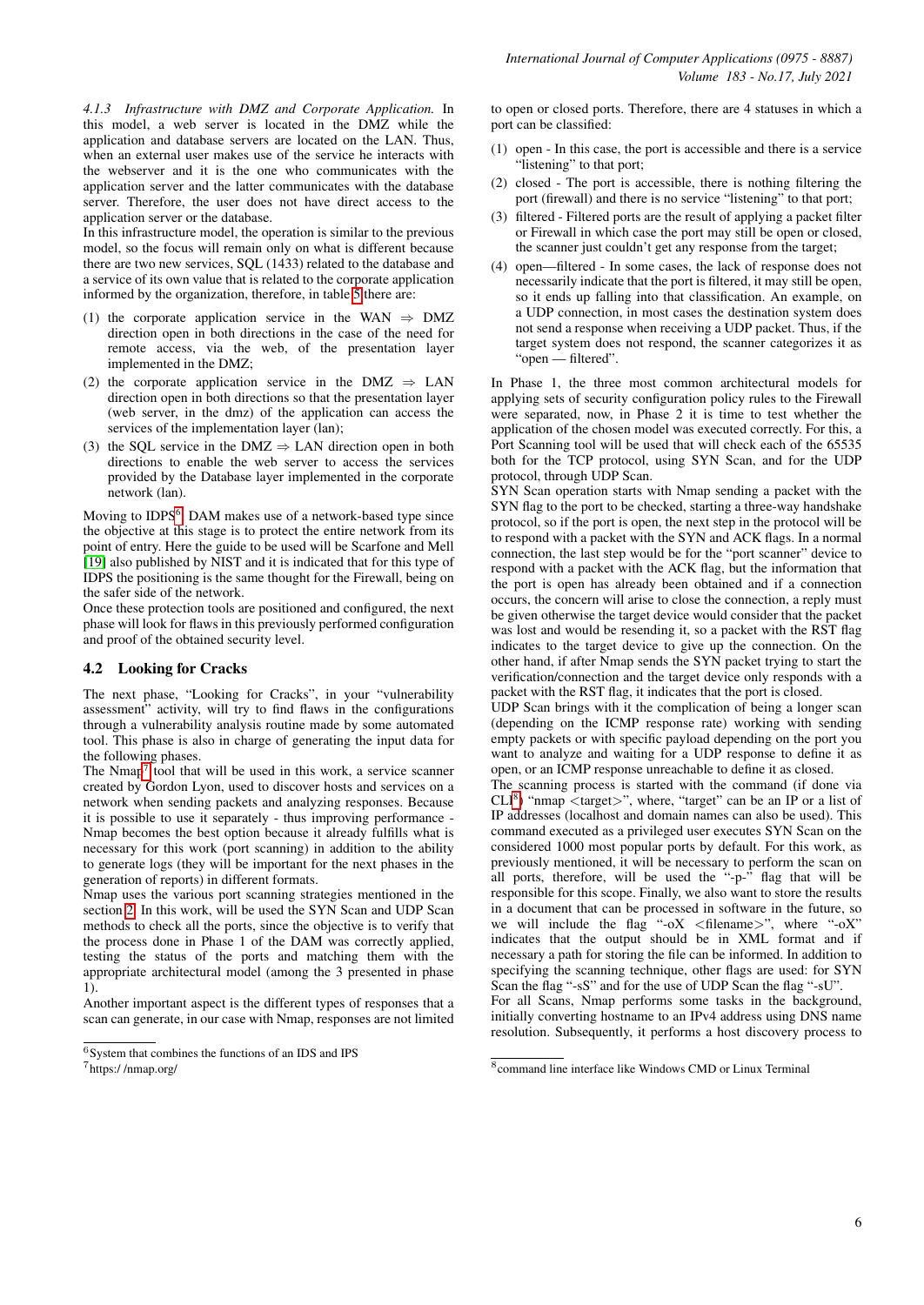<span id="page-6-0"></span>Table 5. Security Policy Rules Table for Infrastructure with DMZ and Corporate

Application

| <b>Services</b> | Ports     | <b>Status</b> | Direction | Zone                  | Origin      | Destiny     |
|-----------------|-----------|---------------|-----------|-----------------------|-------------|-------------|
| Corp. App.      | App. Port | Allow         | both      | $WAN \Rightarrow DMZ$ | specific ip | specific ip |
| Corp. App.      | App. Port | Allow         | both      | $DMZ \Rightarrow$ LAN | specific ip | specific ip |
| SOL             | 1433      | Allow         | both      | $DMZ \Rightarrow$ LAN | specific ip | specific ip |

verify that the host is active. Nmap then converts the IPv4 or IPv6 address back to a hostname using a reverse DNS query. Finally, it starts the chosen scan depending on the user's privileges [\[4\]](#page-7-22).

At the end of the execution, Nmap generates a report indicating the analyzed ports, the status, and the corresponding service<sup>[9](#page-6-1)</sup>. This report can be exported in several formats, among them the XML, which will be the format chosen so that in the later phase the results are processed by a tool that will make the comparison between the expected result and the result obtained generating a diagnosis.

As it does not present zones and direction in its port analyzes and in order to test all the possibilities presented here, it is necessary to carry out repeated analyzes starting from the zones involved. Therefore, in model 1, which involves only 2 zones (WAN and LAN), 2 port analyzes will be necessary, one from WAN⇒LAN and the other in the reverse direction. For the other 2 models, 6 port analyzes will be necessary because they involve 3 zones (WAN, DMZ, and LAN). Thus it can be inferred how the situation of a port is, for example, if port 80 appears open in the analysis WAN⇒LAN and does not appear open in the analysis LAN $\Rightarrow$ WAN, it can be inferred that it is only open in one direction, if it appears in both analyses it means that it is open in both directions.

## 4.3 Structural Reporting

The "Structural Reporting" phase will give an overview, based on the configurations applied in the previous phases, about defensive structures and their state. This report should contain the vulnerabilities found by scanning the network, as well as its level of threat according to the scale proposed in this work, and finally possible solutions to eliminate or mitigate the vulnerability.

The port analyzes obtained in the second phase will be the basis for the execution of this phase, it also includes the use of the software developed for the analysis of such documents. The software named "Castor<sup>[10](#page-6-2)</sup>", developed in the Python programming language, works in general, as shown in the following activity diagram (Figur[e4\)](#page-6-3).

Initially, the person in charge of the network must inform the software through a menu about which model he designed the network and depending on the model selected, the following steps may have some differences, starting with the amount of analysis to be informed, for example, in the case of model 1 selection, only 2 analyzes will be necessary: one in the direction of the WAN to the LAN and the other in the reverse direction.

For the other cases, as there are 3 zones involved, will be necessary a greater number of analyzes (6) for the reasons already explained in the previous phase. There is yet another difference that appears in the third model, in this case, the Organization contains a corporate application that makes use of a personalized port, which means that it must be informed manually by the person in charge. After this initial process, a comparison is made between the input analyzes and the expected models.



<span id="page-6-3"></span>Fig. 4. Activity diagram.

This part of the process is done through lists, when the path of the result of the port analysis is informed, the software makes an analysis of the XML document and searches for the number of ports that are marked as "open", these numbers are stored in a list structure. In addition, internally for each model, zone, and direction, there are different pre-defined lists according to what is proposed in this work. When obtaining the lists originating from the informed port analyzes, the software makes a comparison, if the lists (informed and expected) are the same, it informs that the network has been configured correctly and ends the execution. Otherwise, the responsible person is informed that there are vulnerabilities, the level of risk, and the possible solution (Figure [5\)](#page-6-4).

| Lan->Wan analysis and recommended model are different      |  |
|------------------------------------------------------------|--|
| Vulnerability Level (DAM): Medium                          |  |
| we recommend that you close the following ports:           |  |
| lan->wan: [135, 139, 445, 554, 808, 2869, 5040, 5357, 5700 |  |

<span id="page-6-4"></span>Fig. 5. Report.

The level of risk is based on the factors Zone and Direction of traffic as seen in the proposed models, and these are nominal levels (low, medium, and high), for this, the ranking is organized as follows:

- (1)  $lan \Rightarrow wan$  medium level of vulnerability;
- (2) wan  $\Rightarrow$  lan high level of vulnerability;
- (3) dmz  $\Rightarrow$  wan low level of vulnerability;
- (4) wan  $\Rightarrow$  dmz medium level of vulnerability;
- (5) dmz  $\Rightarrow$  lan high level of vulnerability;
- (6) lan  $\Rightarrow$  dmz medium level of vulnerability.

First, it was considered that all situations where there is inbound traffic to the LAN would be assessed as high risk because it is in this zone that the Organization's most sensitive files or the "trusted network" will be, according to Goodrich and Tamassia [\[10\]](#page-7-23). Then, it was considered that all incoming traffic to the DMZ would have

<span id="page-6-1"></span><sup>&</sup>lt;sup>9</sup>this refers to the basic scan, but more information can be added depending on the desired and the flags used at the time of the scan

<span id="page-6-2"></span><sup>&</sup>lt;sup>10</sup>Beaver, in Portuguese